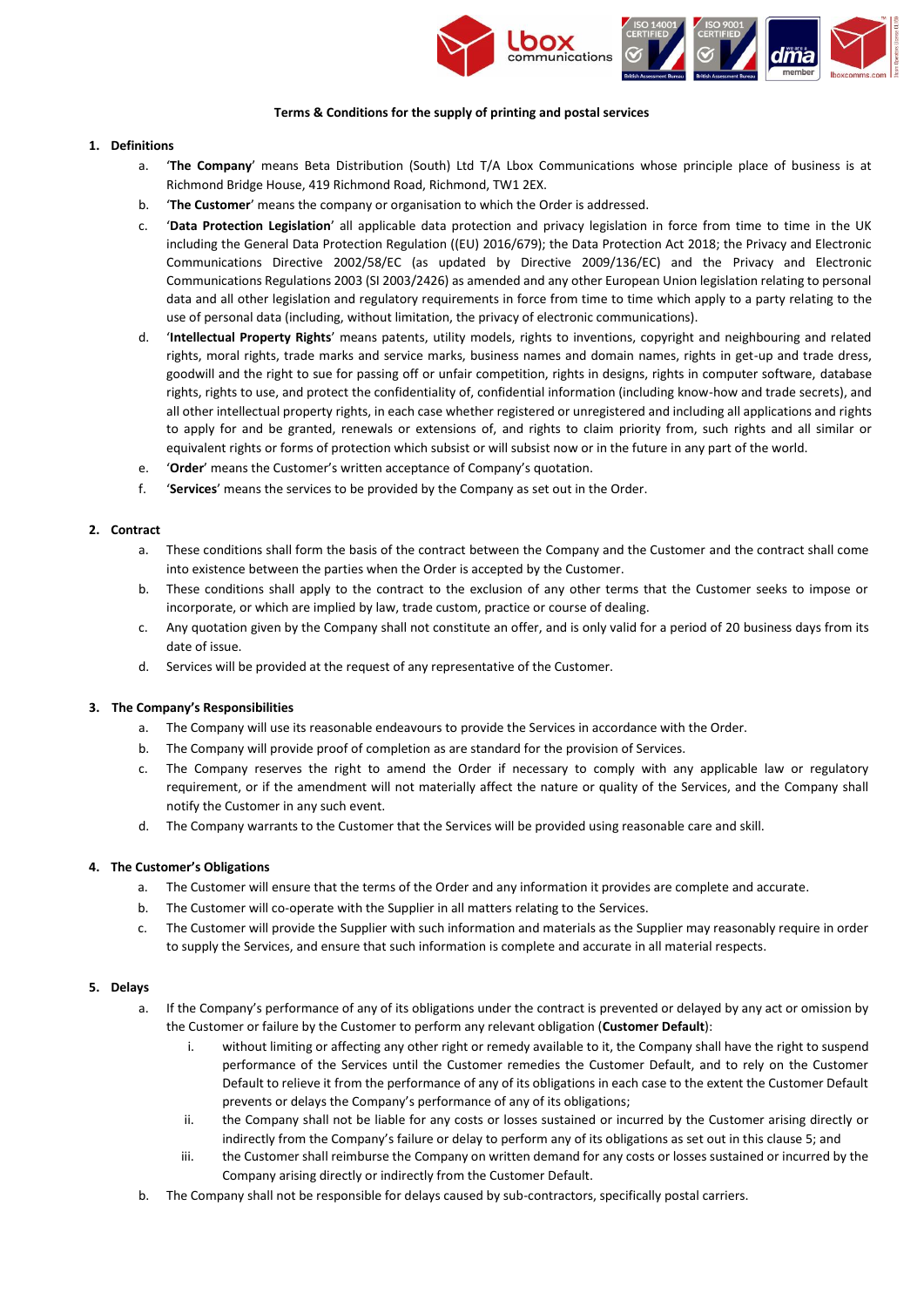



# **6. Price & Payment**

- a. The price for the Services shall be as set out in the Order. All prices are subject to VAT.
- b. Unless otherwise agreed in writing, 100% of the invoice value including VAT is due before the provision of the Services.
- c. If the Customer fails to make a payment due to the Company under the contract by the due date, then, without limiting the Company's remedies under these conditions, the Customer shall pay interest on the overdue sum from the due date until payment of the overdue sum, whether before or after judgment. Interest will accrue each day at 5% a year above the Bank of England's base rate from time to time, but at 5% a year for any period when that base rate is below 0%.
- d. All amounts due under the Contract shall be paid in full without any set-off, counterclaim, deduction or withholding (other than any deduction or withholding of tax as required by law).

# **7. Cancellations**

a. Cancellation of an Order will be subject to a cancellation fee of 100% of the value of the Order unless otherwise agreed between the parties in writing.

### <span id="page-1-0"></span>**8. Complaints**

- a. Complaints relating to non-performance of the Services or production quality must be made in writing by the Customer within 5 business days of the performance date of the Services as set out in the Order, complaints received after this time will not be considered.
- b. Where notification of a complaint is received within 5 business days the Company will undertake to investigate the matter and resolve the complaint to both parties' satisfaction within 7 business days.
- c. In the event that, after investigation, it is proven the complaint is unsubstantiated the Company has the right to claim the expenses involved in the investigation from the Customer.

# <span id="page-1-1"></span>**9. Liability**

- a. Nothing in the contract limits any liability which cannot legally be limited, including but not limited to liability for death or personal injury caused by negligence and fraud or fraudulent misrepresentation.
- b. The Company's total liability to the Customer under these conditions, including in relation to a claim against the Company under claus[e 8](#page-1-0), the Company's liability will not exceed the price for the Services (excluding postage) as set out in the relevant Order.
- c. The parties agree the Company has no liability under these conditions for:
	- i. loss of profits.
	- ii. loss of sales or business.
	- iii. loss of agreements or contracts.
	- iv. loss of anticipated savings.
	- v. loss of damage to goodwill.
	- vi. indirect or consequential loss.
	- vii. loss of anticipated future profits.
	- viii. any increased costs or expenses or print or design costs relating to the Services.
- d. This clause [9](#page-1-1) shall survive termination of the contract.

## <span id="page-1-2"></span>**10. Intellectual Property Rights**

- a. All Intellectual Property Rights in or arising out of or in connection with the Services (other than Intellectual Property Rights in any materials provided by the Customer) shall be owned by the Company.
- b. The Company grants to the Customer or shall procure the direct grant to the Customer of, a fully paid-up, worldwide, nonexclusive, royalty-free perpetual and irrevocable licence to copy the material provided by the Company to the Customer during the provision of the Services (excluding materials provided by the Customer) for the purpose of receiving and using the Services in its business.
- c. The Customer shall not sub-license, assign or otherwise transfer the rights granted in this clause [10.](#page-1-2)
- d. The Customer grants the Company a fully paid-up, non-exclusive, royalty-free, non-transferable licence to copy and modify any materials provided by the Customer to the Company for the term of the contract for the purpose of providing the Services to the Customer.

### **11. Data Protection**

a. Each party shall, at its own expense, ensure that it complies with and assists the other party to comply with the requirements of the Data Protection Legislation.

# **12. Termination**

a. Without effecting any other right or remedy available to it, the Company may terminate the contract with immediate effect by giving written notice to the Customer if the Customer fails to pay any amount due under the Contract on the due date for payment.